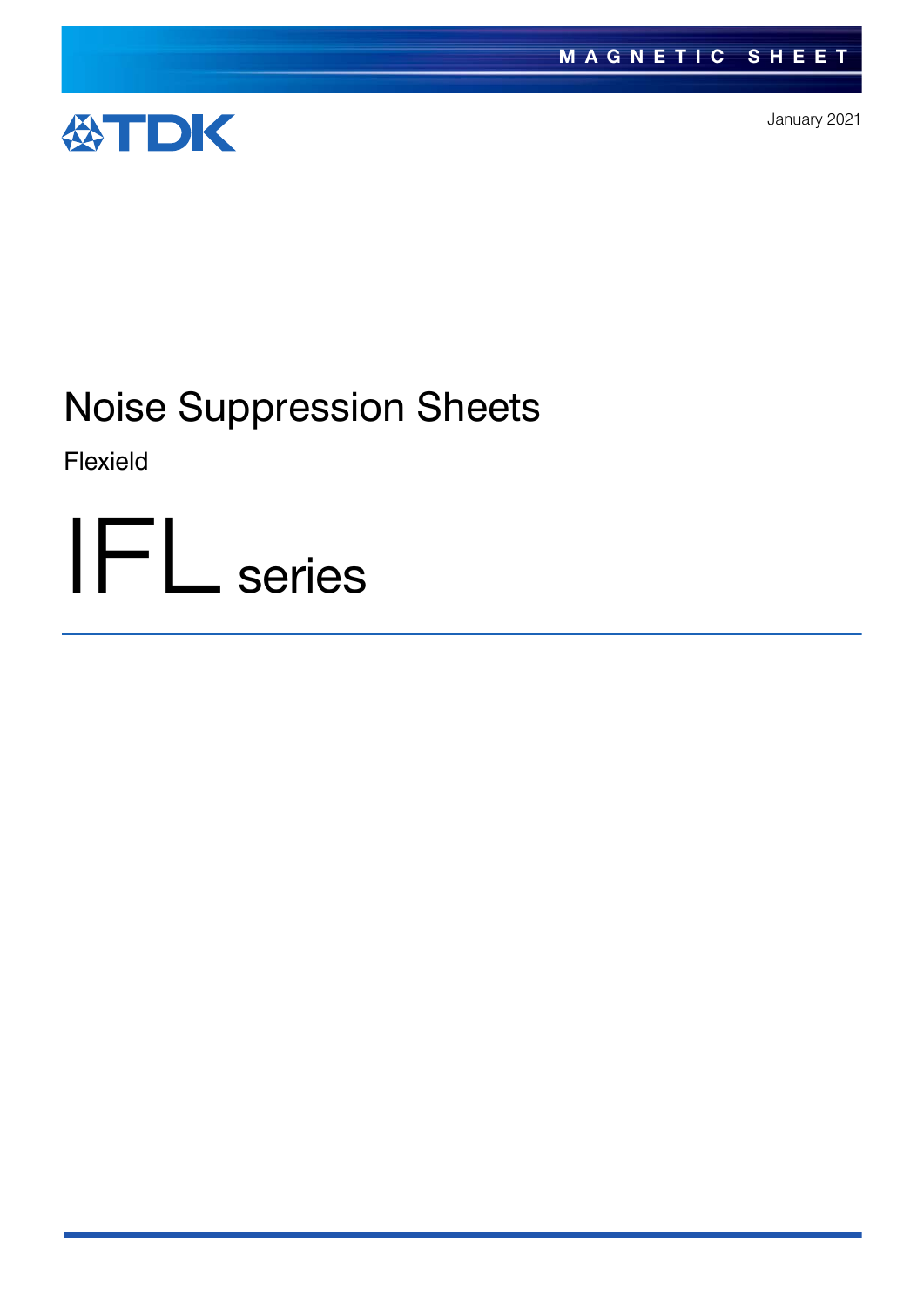### **Noise Suppression Sheets**

**Product compatible with RoHS directive Halogen-free**

**Flexield**

# **Overview of IFL series**

#### **FEATURES**

- Multiple high permeability materials to choose from based on application
- Multiple thickness to meet performance requirements
- $\bigcirc$  High flexibility which allows sheets to easily be formed to desired shape
- $\bigcirc$  Non conductive film which can be attached directly to circuit components
- $\bigcirc$  Provide attenuation up to the 1-3 GHz range
- Available on a roll or in sheet form

#### **APPLICATION**

- General EMI attenuation on various types of electronic equipment
- LED/LCD display address and data lined/traces/cables
- $\bigcirc$  Stylus pens for improved sensitivity
- ◯ Sensors shielding and immunity
- O Digital audio and video lines

#### **STANDARD SHAPE LIST**

| <b>Material</b>   | <b>Magnetic layer</b> | <b>Sheet</b>       | <b>Roll dimensions</b> |               |  |
|-------------------|-----------------------|--------------------|------------------------|---------------|--|
| name              | thickness<br>(mm)     | dimensions<br>(mm) | <b>Width</b><br>(mm)   | Length<br>(m) |  |
| IFL10M            | 0.025                 |                    |                        | 100           |  |
|                   | 0.050                 | 300X200            | 300                    |               |  |
|                   | 0.100                 |                    |                        |               |  |
|                   | 0.200                 |                    | Non-STD*               | Non-STD*      |  |
| IFL <sub>12</sub> | 0.050                 |                    |                        |               |  |
|                   | 0.100                 | 300X200            | 300                    | 100           |  |
|                   | 0.200                 |                    |                        |               |  |
| IFL <sub>16</sub> | 0.030                 |                    | 300                    | 100           |  |
|                   | 0.050                 | 300X200            |                        |               |  |
|                   | 0.100                 |                    | Non-STD*               | Non-STD*      |  |

Please contact us for details





RoHS Directive Compliant Product: See the following for more details.https://product.tdk.com/info/en/environment/rohs/index.html Halogen-free: Indicates that Cl content is less than 900ppm, Br content is less than 900ppm, and that the total Cl and Br content is less than 1500ppm.

t Please be sure to request delivery specifications that provide further details on the features and specifications of the products for proper and safe use.

公TDK

Please note that the contents may change without any prior notice due to reasons such as upgrading.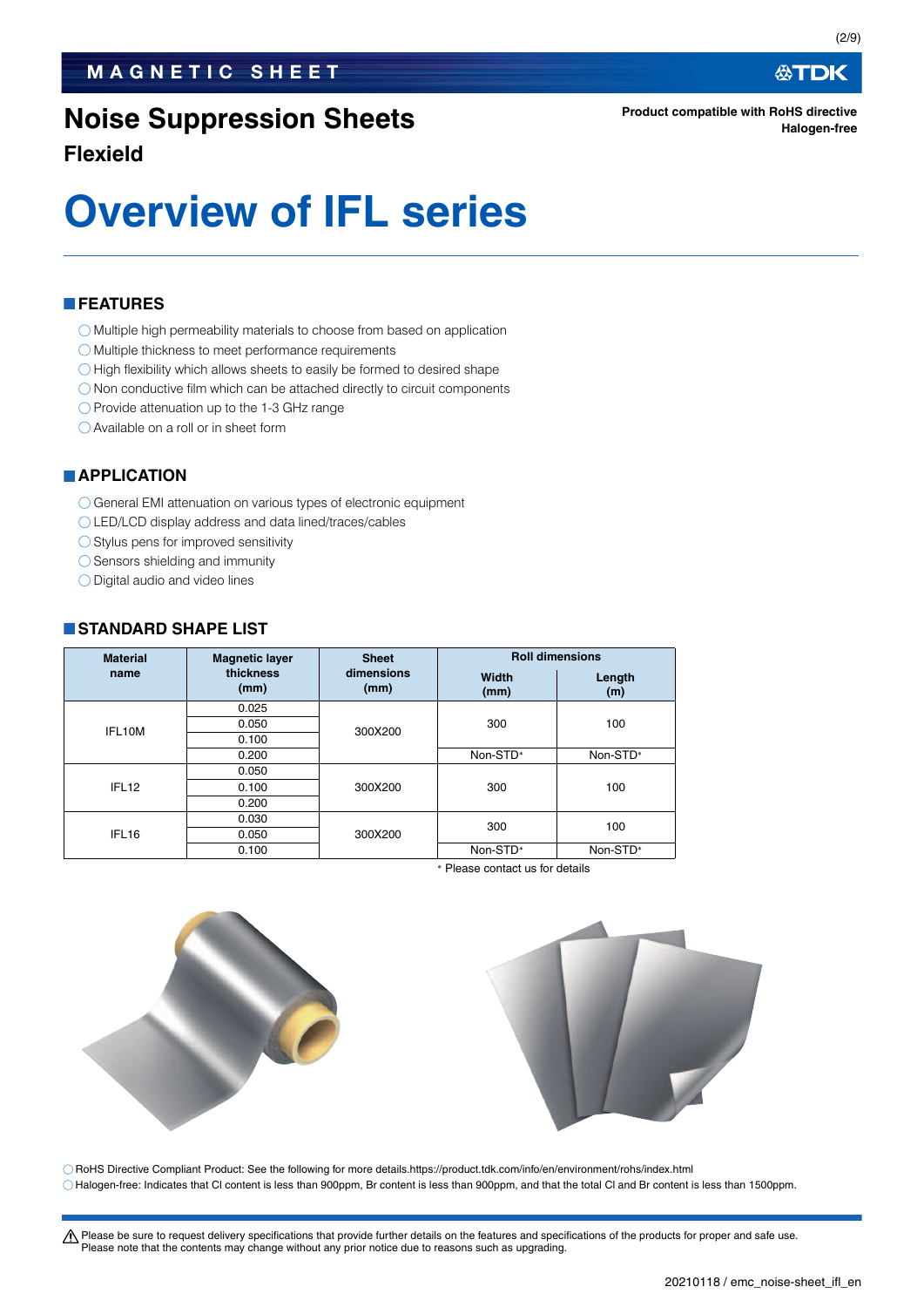# **IFL series Sheet Type**

#### **PART NUMBER CONSTRUCTION**



#### **STANDARD PART NUMBER LIST**

| <b>Material</b><br>name | <b>Sheet</b><br>dimensions<br>(mm) | <b>Magnetic layer</b><br>thickness<br>(mm) | <b>Total</b><br>thickness<br>(mm)typ. | Part number         |
|-------------------------|------------------------------------|--------------------------------------------|---------------------------------------|---------------------|
| IFI 10M                 |                                    | 0.025                                      | 0.035                                 | IFL10M-025NB300X200 |
|                         | 300X200                            | 0.050                                      | 0.060                                 | IFL10M-050NB300X200 |
|                         |                                    | 0.100                                      | 0.110                                 | IFL10M-100NB300X200 |
|                         |                                    | 0.200                                      | 0.240                                 | IFL10M-200ND300X200 |
| IFL <sub>12</sub>       |                                    | 0.050                                      | 0.060                                 | IFL12-050NB300X200  |
|                         | 300X200                            | 0.100                                      | 0.110                                 | IFL12-100NB300X200  |
|                         |                                    | 0.200                                      | 0.240                                 | IFL12-200ND300X200  |
| IFL <sub>16</sub>       |                                    | 0.030                                      | 0.040                                 | IFL16-030NB300X200  |
|                         | 300X200                            | 0.050                                      | 0.060                                 | IFL16-050NB300X200  |
|                         |                                    | 0.100                                      | 0.110                                 | IFL16-100NB300X200  |

Please be sure to request delivery specifications that provide further details on the features and specifications of the products for proper and safe use.<br>Please note that the contents may change without any prior notice d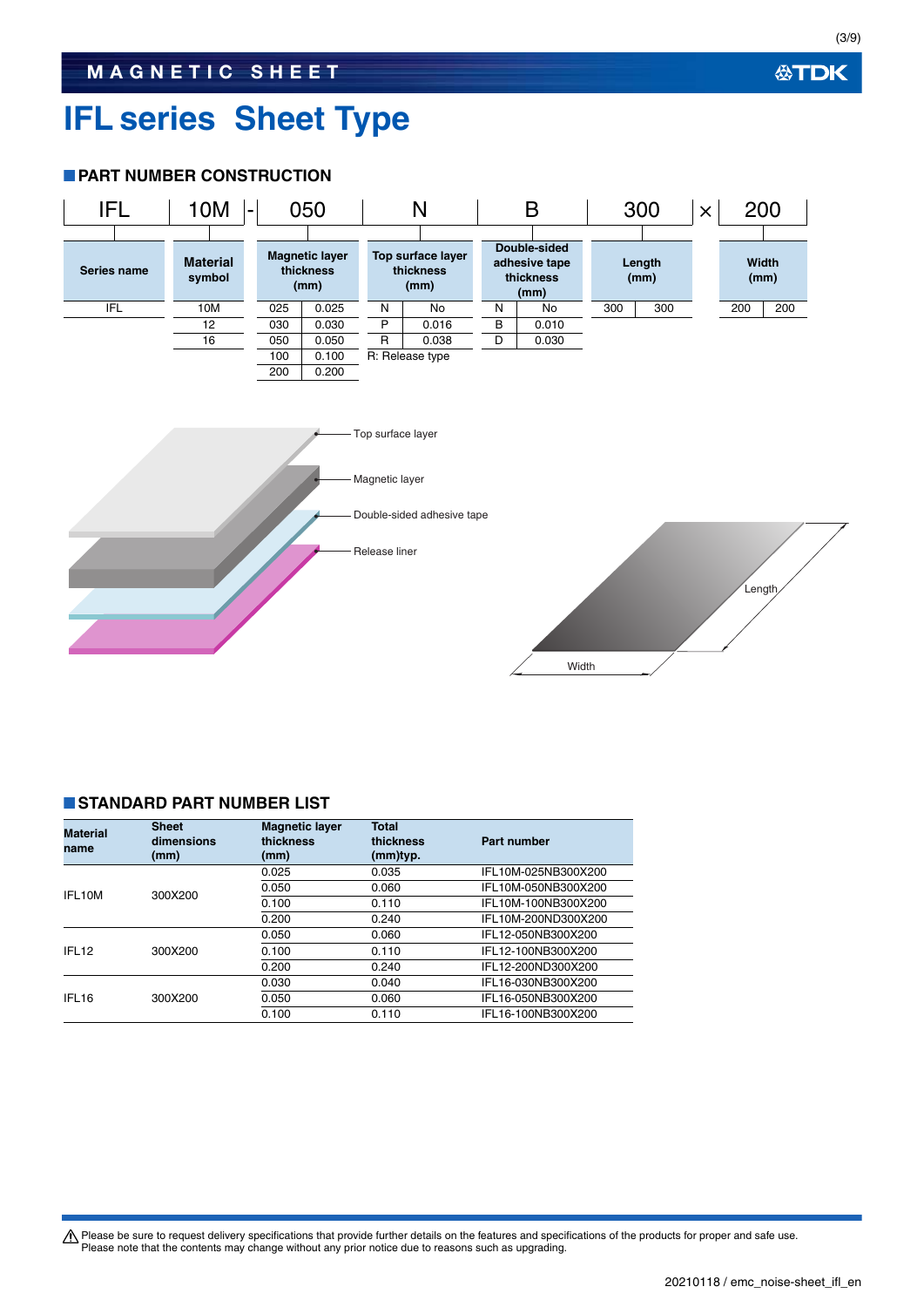# **IFL series Roll Type**

#### **PART NUMBER CONSTRUCTION**



#### **STANDARD PART NUMBER LIST**

| <b>Material</b><br>name | <b>Roll dimensions</b> |        | <b>Magnetic layer</b> | <b>Total</b> |                     |
|-------------------------|------------------------|--------|-----------------------|--------------|---------------------|
|                         | Width                  | Length | thickness             | thickness    | Part number         |
|                         | (mm)                   | (m)    | (mm)                  | (mm)typ.     |                     |
| IFL10M                  |                        |        | 0.025                 | $0.063*$     | IFL10M-025RN1HRX300 |
|                         |                        |        | 0.050                 | $0.088*$     | IFL10M-050RN1HRX300 |
|                         | 300                    | 100    | 0.100                 | $0.138*$     | IFL10M-100RN1HRX300 |
|                         |                        |        | 0.025                 | 0.035        | IFL10M-025NB1HRX300 |
|                         |                        |        | 0.050                 | 0.060        | IFL10M-050NB1HRX300 |
|                         |                        |        | 0.100                 | 0.110        | IFL10M-100NB1HRX300 |
| IFL <sub>12</sub>       |                        |        | 0.050                 | $0.088*$     | IFL12-050RN1HRX300  |
|                         | 300                    | 100    | 0.100                 | $0.138*$     | IFL12-100RN1HRX300  |
|                         |                        |        | 0.050                 | 0.060        | IFL12-050NB1HRX300  |
|                         |                        |        | 0.100                 | 0.110        | IFL12-100NB1HRX300  |
| IFL <sub>16</sub>       |                        |        | 0.030                 | $0.068*$     | IFL16-030RN1HRX300  |
|                         |                        |        | 0.050                 | $0.088*$     | IFL16-050RN1HRX300  |
|                         | 300                    | 100    | 0.100                 | $0.138*$     | IFL16-100RN1HRX300  |
|                         |                        |        | 0.030                 | 0.040        | IFL16-030NB1HRX300  |
|                         |                        |        | 0.050                 | 0.060        | IFL16-050NB1HRX300  |

Note : Including top surface layer

Please be sure to request delivery specifications that provide further details on the features and specifications of the products for proper and safe use.<br>Please note that the contents may change without any prior notice d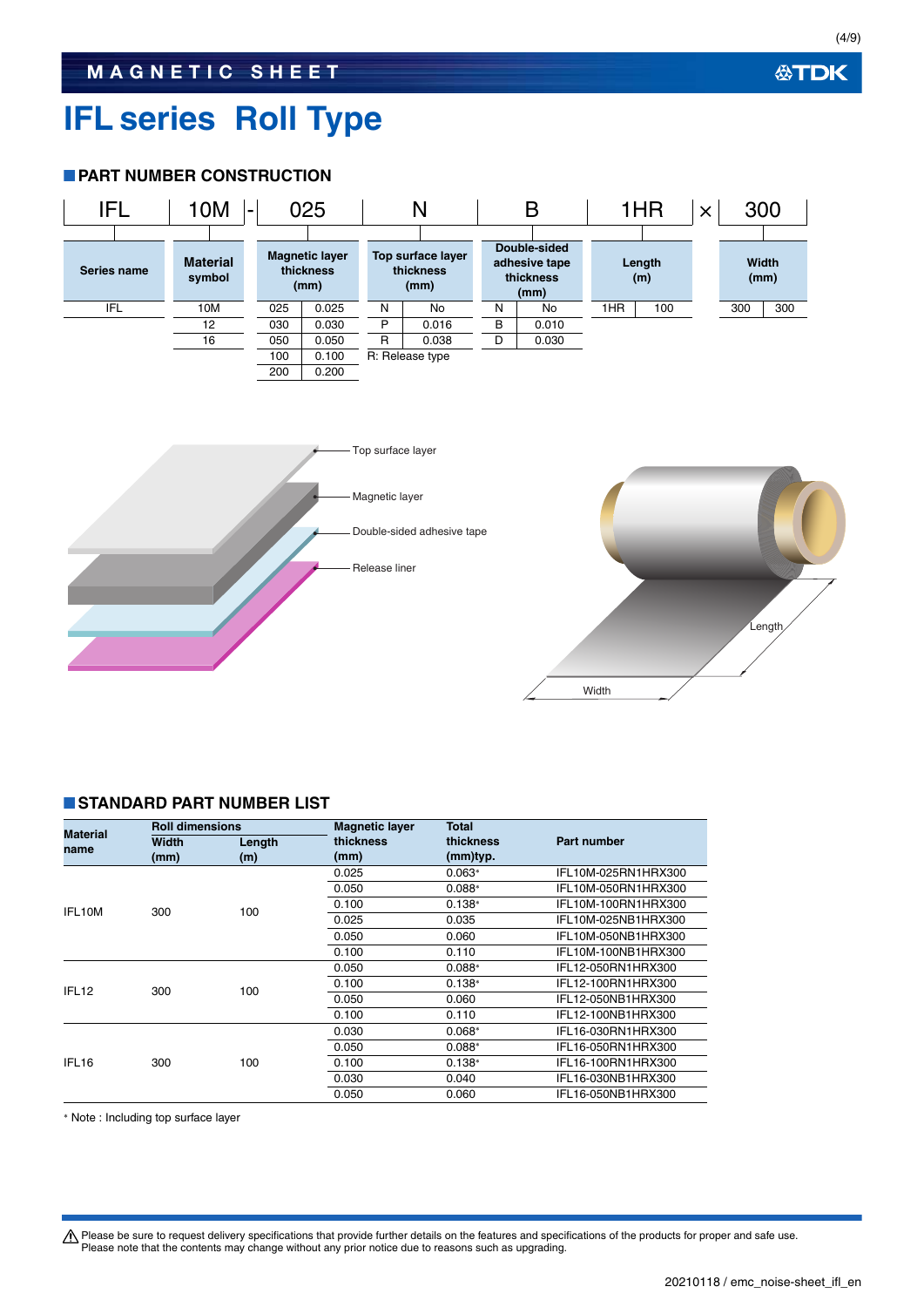# **IFL series**

#### **MATERIAL CHARACTERISTIC**

#### **MATERIAL CHARACTERISTIC SPECIFICATION TABLE**

| <b>Material</b><br>name | Recommended<br>specification<br>frequency range | <b>Relative permeability</b> |  |                      | <b>Surface</b><br>resistivity | <b>Thermal</b><br>conductivity | <b>Saturated magnetic</b><br>flux density | Curie<br>temperature | <b>Relative</b><br><b>Permittivity</b> | Operating<br>temperature |                |
|-------------------------|-------------------------------------------------|------------------------------|--|----------------------|-------------------------------|--------------------------------|-------------------------------------------|----------------------|----------------------------------------|--------------------------|----------------|
|                         |                                                 | <b>Tat 1MHz1</b>             |  | <b>Tat 13.56MHz1</b> |                               |                                |                                           |                      |                                        |                          |                |
|                         |                                                 |                              |  |                      | u'                            | $(\Omega/\text{sq.})$ typ.     | $(W/m \cdot K)$                           | (mT)                 | $(^\circ \mathbf{C})^\circ$            | (at 1MHz)typ.            | $(^{\circ}C)$  |
| IFL10M                  | 10MHz to 3GHz                                   | 120                          |  | 100                  | 30                            | 1M                             | 5.،                                       | 150 [H=1194A/m]      | >500                                   | 1600                     | $-40$ to $+85$ |
| IFL <sub>12</sub>       | 5MHz to 3GHz                                    | 180                          |  | 115                  | 40                            | 10k                            | 1.5                                       | 180 [H=1194A/m]      | >500                                   | 1600                     | $-40$ to $+85$ |
| IFL <sub>16</sub>       | 0.5MHz to 1GHz                                  | 220                          |  | 40                   | 60                            | 10k                            | . 5                                       | 230 [H=1194A/m]      | >500                                   | 1700                     | $-40$ to $+85$ |

#### **RELATIVE PERMEABILITY**



Please be sure to request delivery specifications that provide further details on the features and specifications of the products for proper and safe use.<br>Please note that the contents may change without any prior notice d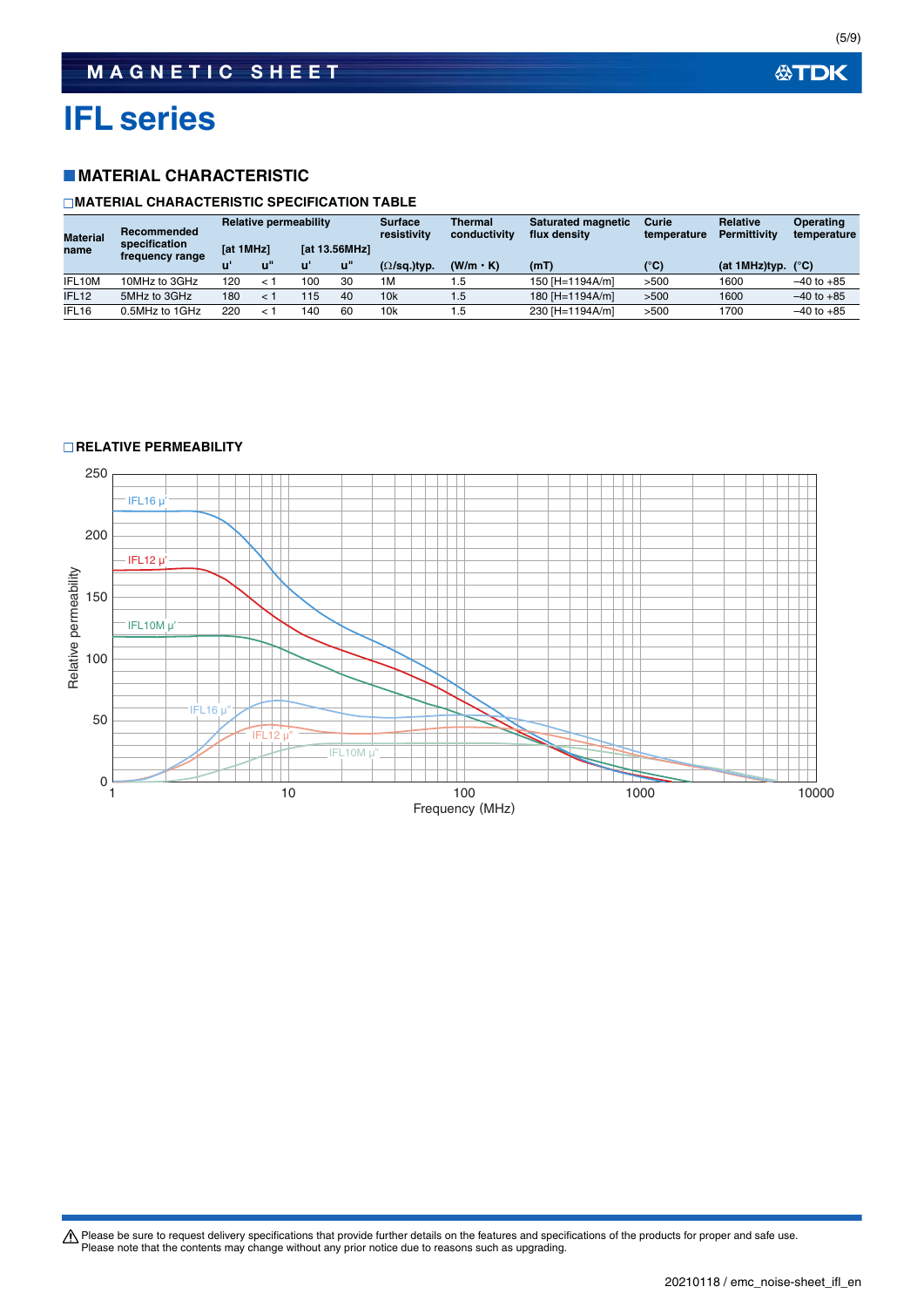# **IFL series**

#### **MATERIAL CHARACTERISTIC**

#### **SHIELDING EFFECTIVENESS (Up to 100MHz)**

IFL10M IFL12





#### **MEASUREMENT SETUP (Up to 100MHz)**





**公TDK** 

(6/9)

Please be sure to request delivery specifications that provide further details on the features and specifications of the products for proper and safe use.<br>Please note that the contents may change without any prior notice d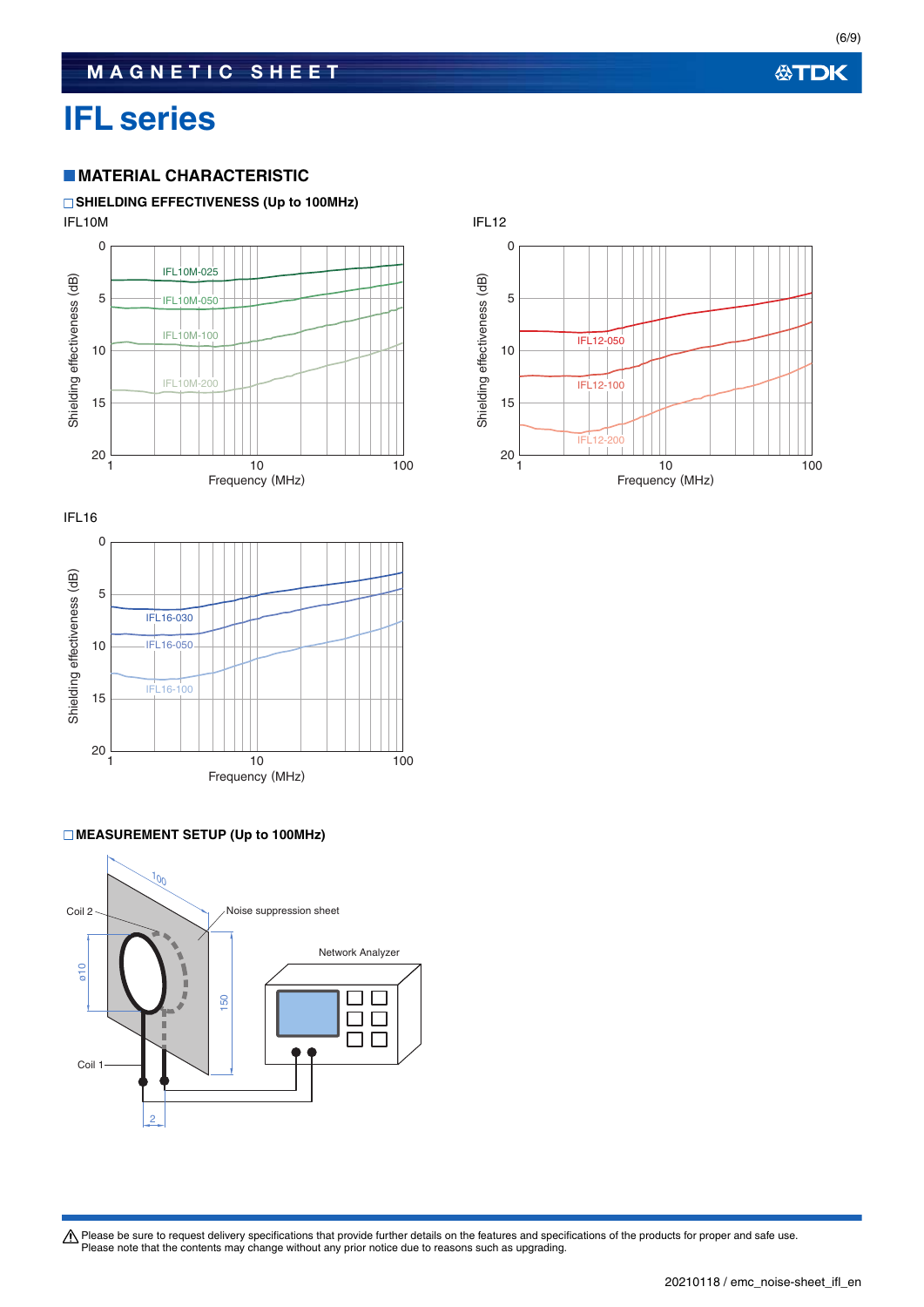# **IFL series**

#### **MATERIAL CHARACTERISTIC**

#### **SHIELDING EFFECTIVENESS (100MHz to 6GHz) \***

 Note that there is no continuity with data below 100 MHz. Since the gap between the coils is shortened, the gain is a little increased. IFL10M IFL12





#### **MEASUREMENT SETUP (100MHz to 6GHz)**



0 Shielding effectiveness (dB) Shielding effectiveness (dB) 5 IFL12-050 10 15 IFL12-100 IFL12-200 20  $25 \over 0.1$ 



Please be sure to request delivery specifications that provide further details on the features and specifications of the products for proper and safe use.<br>Please note that the contents may change without any prior notice d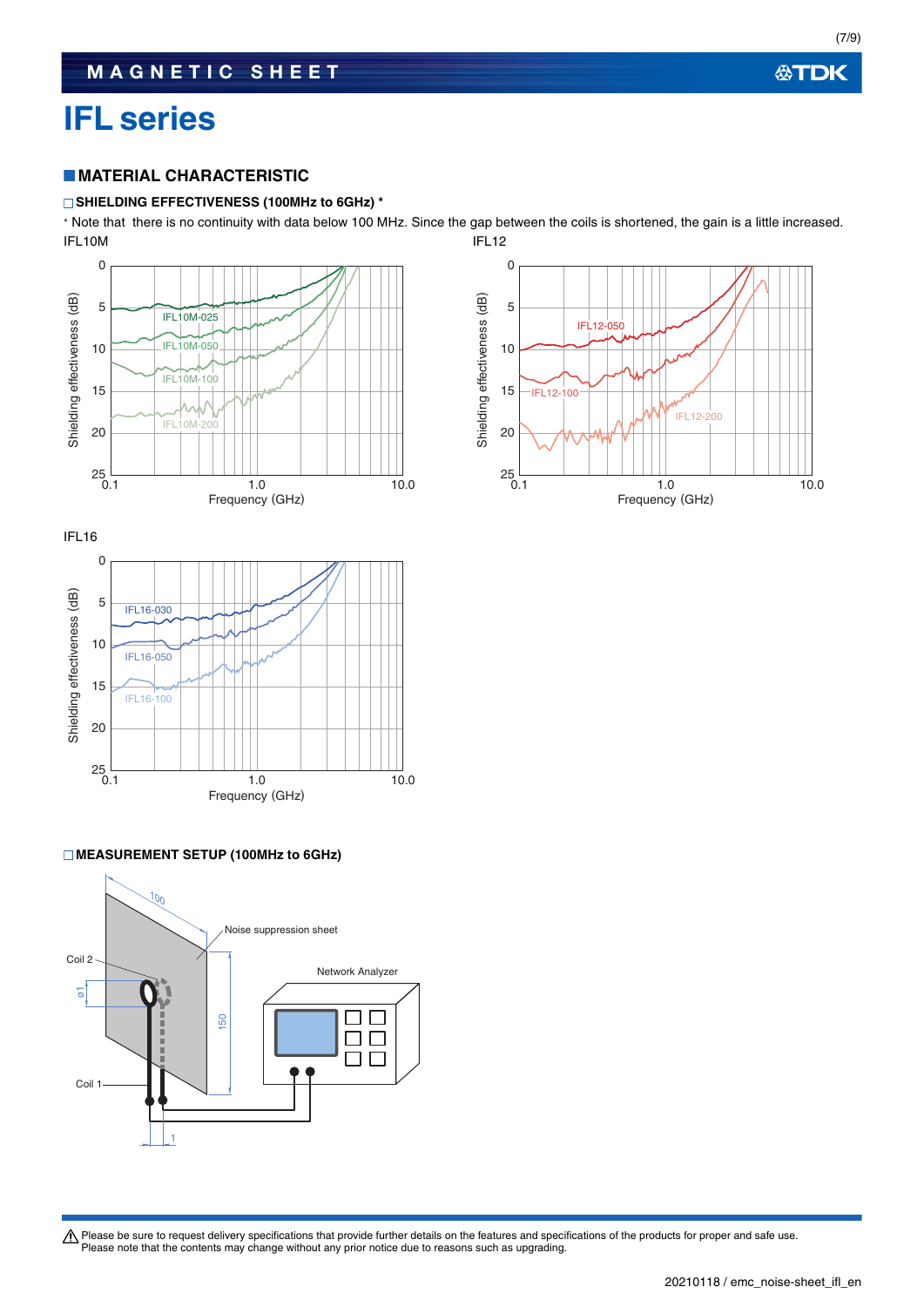## **IFL series**

#### **MATERIAL CHARACTERISTIC**

#### **TRANSMISSION NOISE ATTENUATION**







#### **MEASUREMENT SETUP**

NOTE : Refers to IEC62333-1,2 (Transmission Attenuation power ratio)



Please be sure to request delivery specifications that provide further details on the features and specifications of the products for proper and safe use.<br>Please note that the contents may change without any prior notice d